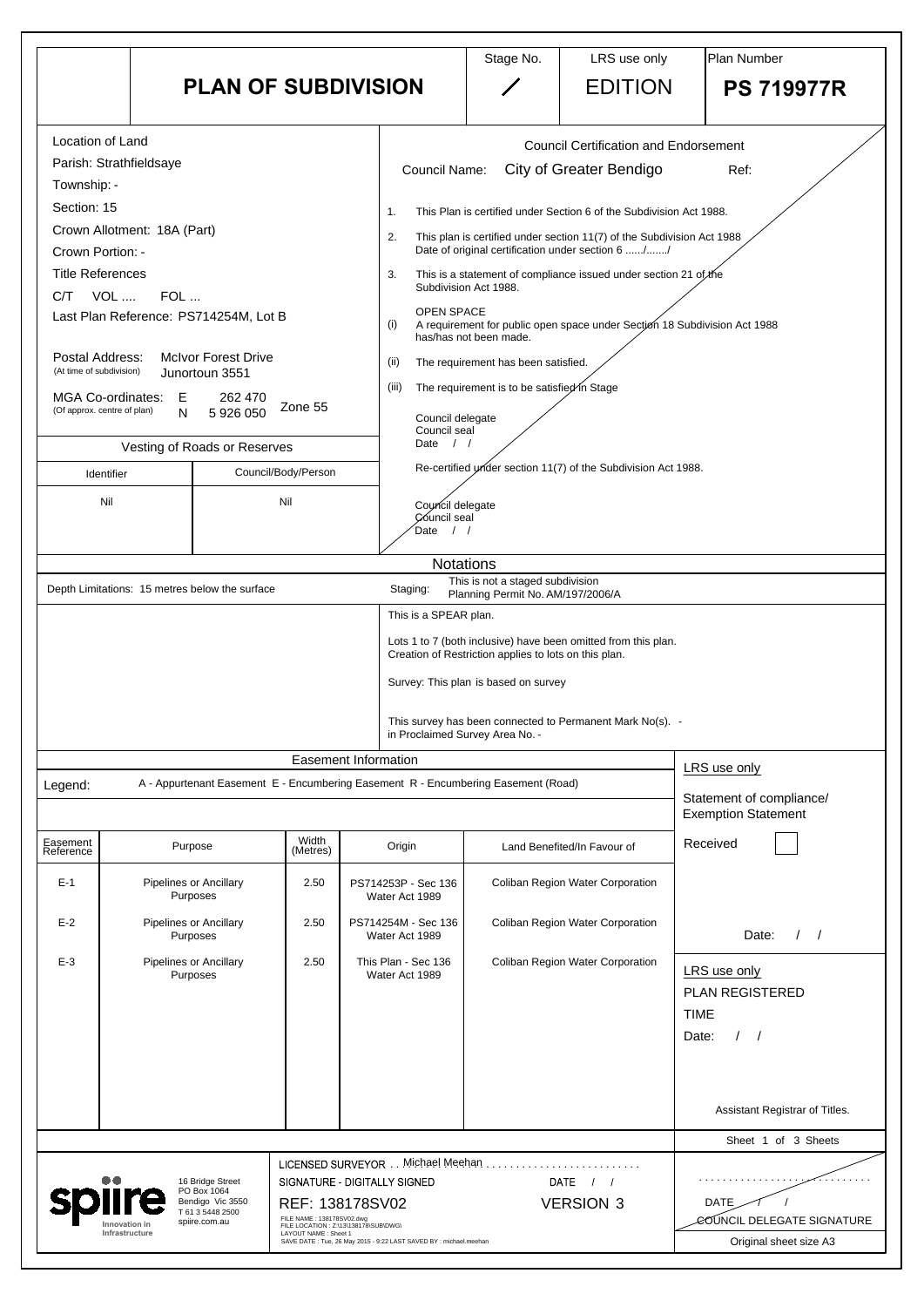

| G  | MCIVOR FOREST DRIVE                                                                      |                                                                                          |                                               |                                                                                                                                                                                                                                            |                |                          |                                                                             |   |  |
|----|------------------------------------------------------------------------------------------|------------------------------------------------------------------------------------------|-----------------------------------------------|--------------------------------------------------------------------------------------------------------------------------------------------------------------------------------------------------------------------------------------------|----------------|--------------------------|-----------------------------------------------------------------------------|---|--|
|    | $\bullet\bullet$<br><b>splire</b><br>Innovation in<br>Infrastructure                     | 16 Bridge Street<br>PO Box 1064<br>Bendigo Vic 3550<br>T 61 3 5448 2500<br>spiire.com.au |                                               |                                                                                                                                                                                                                                            |                |                          | Sheet 2                                                                     |   |  |
| lн | <b>SCALE</b><br>1111111111<br>10 <sup>°</sup><br>30<br>10<br>20<br>LENGTHS ARE IN METRES | <b>ORIGINAL</b><br>SCALE<br>40<br>1:1000                                                 | <b>SHEET</b><br><b>SIZE</b><br>A <sub>3</sub> | LICENSED SURVEYOR<br>SIGNATURE - DIGITALLY SIGNED<br>REF: 138178SV02<br>FILE NAME: 138178SV02.dwg<br>FILE LOCATION : Z:\13\138178\SUB\DWG\<br>LAYOUT NAME : Sheet 2 P<br>SAVE DATE: Tue, 26 May 2015 - 9:22 LAST SAVED BY : michael.meehan | Michael Meehan | DATE<br><b>VERSION 3</b> | .<br>DATE<br>COUNCIL DELEGATE<br><b>SIGNATURE</b><br>Original sheet size A3 | H |  |
|    |                                                                                          | 2                                                                                        |                                               | 3                                                                                                                                                                                                                                          |                | 5                        | 6                                                                           |   |  |